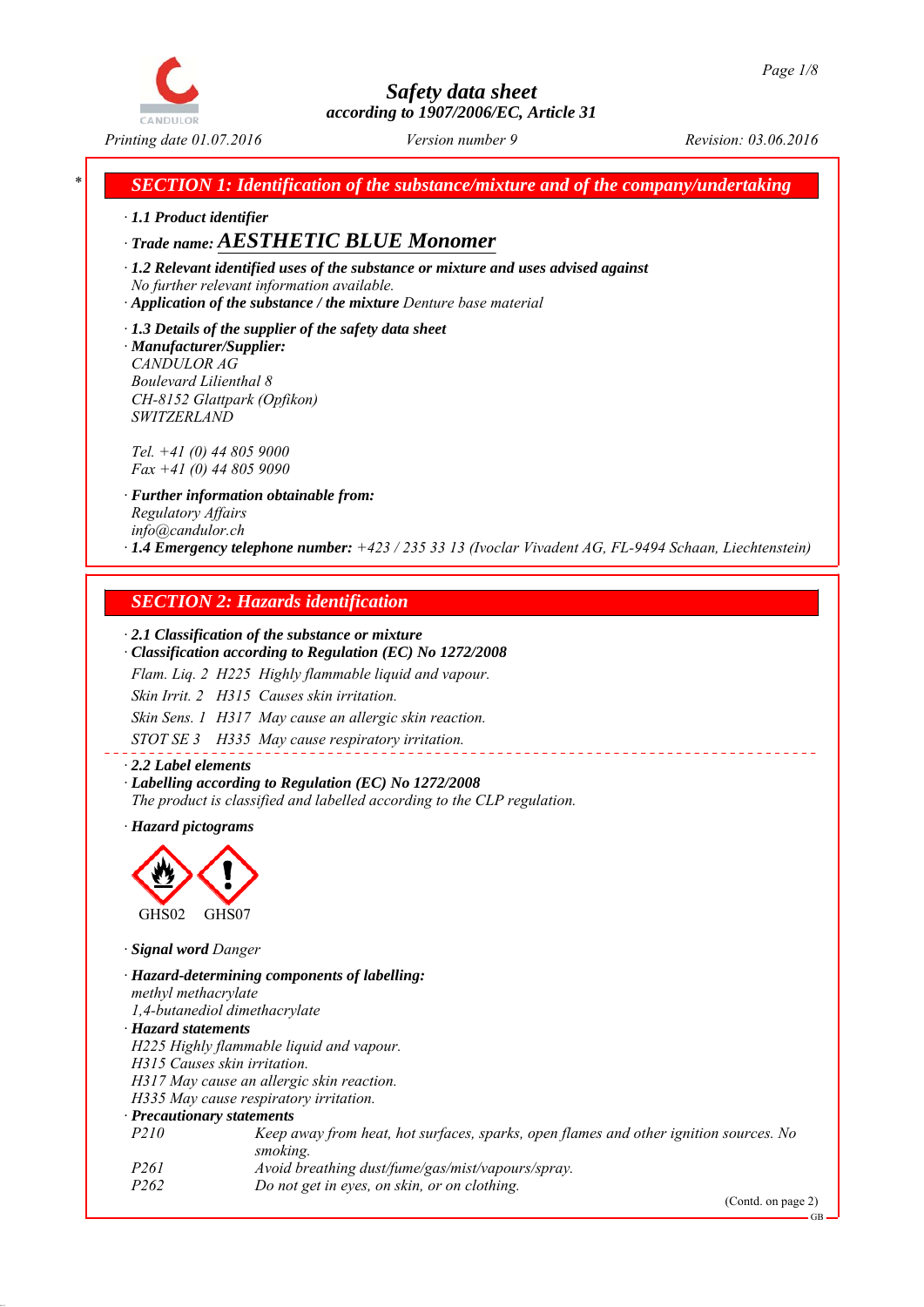*Printing date 01.07.2016 Revision: 03.06.2016 Version number 9*

## *Trade name: AESTHETIC BLUE Monomer*

(Contd. of page 1)

*P280 Wear protective gloves/protective clothing/eye protection/face protection. P303+P361+P353 IF ON SKIN (or hair): Take off immediately all contaminated clothing. Rinse skin with water/shower. P501 Dispose of contents/container in accordance with local/regional/national/international regulations.*

*∙ 2.3 Other hazards*

*∙ Results of PBT and vPvB assessment*

*∙ PBT: Not applicable.*

*∙ vPvB: Not applicable.*

*SECTION 3: Composition/information on ingredients*

*∙ 3.2 Chemical characterisation: Mixtures*

*∙ Description: Mixture of substances listed below with nonhazardous additions.*

| $\cdot$ Dangerous components: |                                                                                                   |              |  |  |
|-------------------------------|---------------------------------------------------------------------------------------------------|--------------|--|--|
| $CAS: 80-62-6$                | methyl methacrylate                                                                               | 50-100%      |  |  |
|                               | EINECS: 201-297-1 Flam. Lig. 2, H225; Skin Irrit. 2, H315; Skin Sens. 1, H317; STOT SE 3,<br>H335 |              |  |  |
| $CAS: 2082-81-7$              | $\vert$ 1,4-butanediol dimethacrylate                                                             | $2.5 < 10\%$ |  |  |
|                               | EINECS: 218-218-1 Skin Irrit. 2, H315; Eye Irrit. 2, H319; Skin Sens. 1, H317; STOT SE 3,<br>H335 |              |  |  |
|                               | 111. 1. C C P J CJ I II II C C 1                                                                  |              |  |  |

*∙ Additional information: For the wording of the listed hazard phrases refer to section 16.*

#### *SECTION 4: First aid measures*

*∙ 4.1 Description of first aid measures*

*∙ General information: Immediately remove any clothing soiled by the product.*

*∙ After inhalation:*

*Supply fresh air; consult doctor in case of complaints.*

*In case of unconsciousness place patient stably in side position for transportation.*

*∙ After skin contact:*

*Immediately rinse with water.*

*If skin irritation continues, consult a doctor.*

- *∙ After eye contact: Rinse opened eye for several minutes under running water. Then consult a doctor.*
- *∙ After swallowing:*

*Rinse out mouth and then drink plenty of water.*

*Do not induce vomiting; call for medical help immediately.*

*∙ 4.2 Most important symptoms and effects, both acute and delayed No further relevant information available.*

*∙ 4.3 Indication of any immediate medical attention and special treatment needed*

*No further relevant information available.*

#### *SECTION 5: Firefighting measures*

*∙ 5.1 Extinguishing media*

*∙ Suitable extinguishing agents:*

*CO2, powder or water spray. Fight larger fires with water spray or alcohol resistant foam.*

*∙ For safety reasons unsuitable extinguishing agents: Water with full jet*

*∙ 5.2 Special hazards arising from the substance or mixture No further relevant information available.*

*∙ 5.3 Advice for firefighters*

*∙ Protective equipment: No special measures required.*

(Contd. on page 3)

GB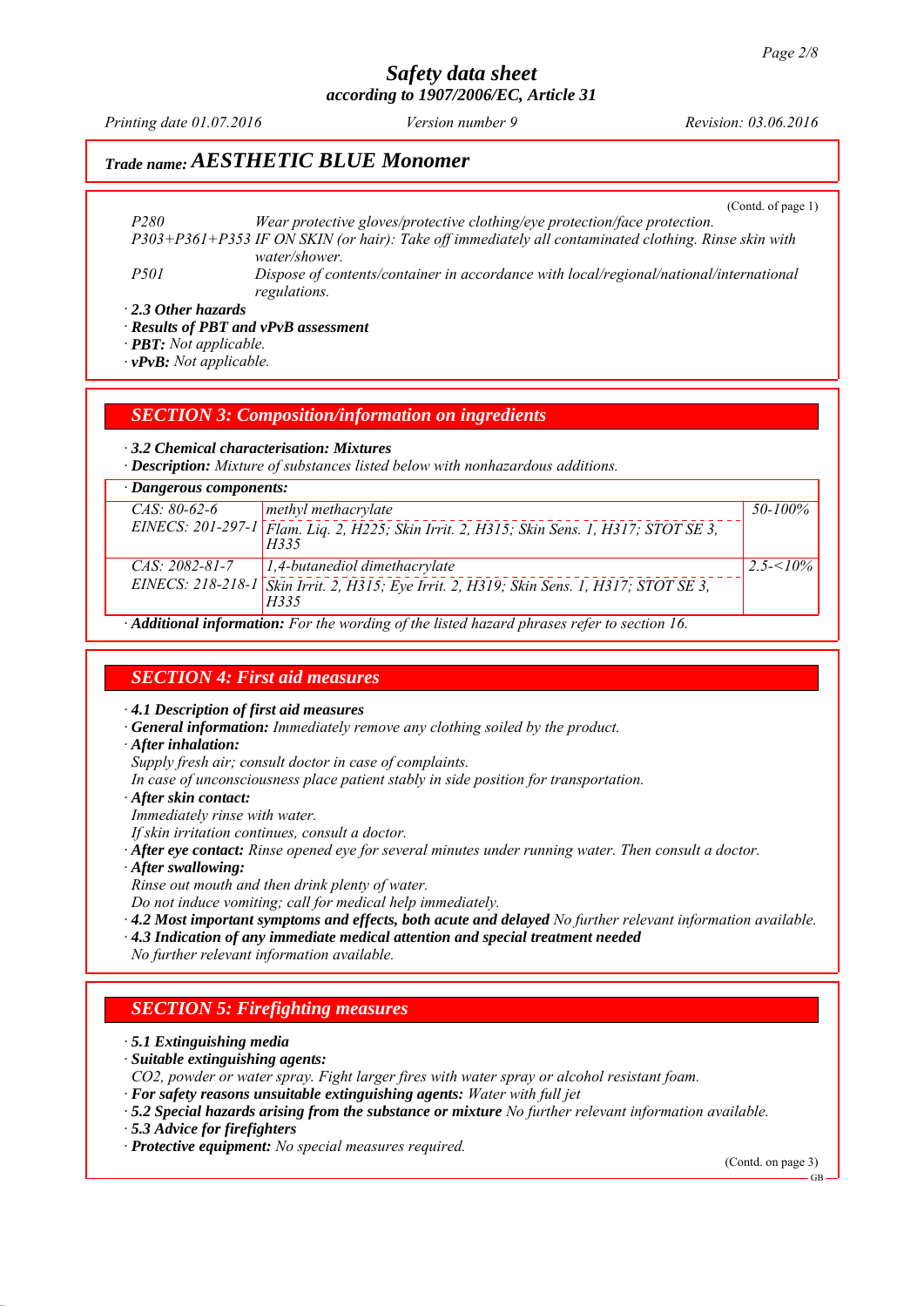*Printing date 01.07.2016 Revision: 03.06.2016 Version number 9*

(Contd. of page 2)

## *Trade name: AESTHETIC BLUE Monomer*

*∙ Additional information Cool endangered receptacles with water spray.*

#### *SECTION 6: Accidental release measures*

- *∙ 6.1 Personal precautions, protective equipment and emergency procedures Wear protective equipment. Keep unprotected persons away.*
- *∙ 6.2 Environmental precautions: Do not allow to enter sewers/ surface or ground water.*
- *∙ 6.3 Methods and material for containment and cleaning up:*

*Absorb with liquid-binding material (sand, diatomite, acid binders, universal binders, sawdust). Ensure adequate ventilation.*

- *Do not flush with water or aqueous cleansing agents*
- *∙ 6.4 Reference to other sections See Section 7 for information on safe handling. See Section 8 for information on personal protection equipment. See Section 13 for disposal information.*

### *SECTION 7: Handling and storage*

*∙ 7.1 Precautions for safe handling*

- *Only adequately trained personnel should handle this product. Ensure good ventilation/exhaustion at the workplace. For use in dentistry only.*
- *∙ Information about fire and explosion protection: Keep ignition sources away - Do not smoke. Protect against electrostatic charges.*
- *∙ 7.2 Conditions for safe storage, including any incompatibilities*
- *∙ Storage:*
- *∙ Requirements to be met by storerooms and receptacles:*
- *Store in a cool location.*
- *Store only in the original receptacle. ∙ Information about storage in one common storage facility: Store away from oxidising agents.*
- *∙ Further information about storage conditions:*
- *Keep container tightly sealed. Store receptacle in a well ventilated area.*
- *Protect from heat and direct sunlight.*
- *∙ 7.3 Specific end use(s) No further relevant information available.*

#### *SECTION 8: Exposure controls/personal protection*

*∙ Additional information about design of technical facilities: No further data; see item 7.*

*∙ 8.1 Control parameters*

*∙ Ingredients with limit values that require monitoring at the workplace:*

#### *CAS: 80-62-6 methyl methacrylate*

- *WEL Short-term value: 416 mg/m³, 100 ppm*
	- *Long-term value: 208 mg/m³, 50 ppm*
- *∙ Additional information: The lists valid during the making were used as basis.*
- *∙ 8.2 Exposure controls*
- *∙ Personal protective equipment:*
- *∙ General protective and hygienic measures:*

*Usual hygienic measures for dental practice and dental laboratories.*

(Contd. on page 4)

GB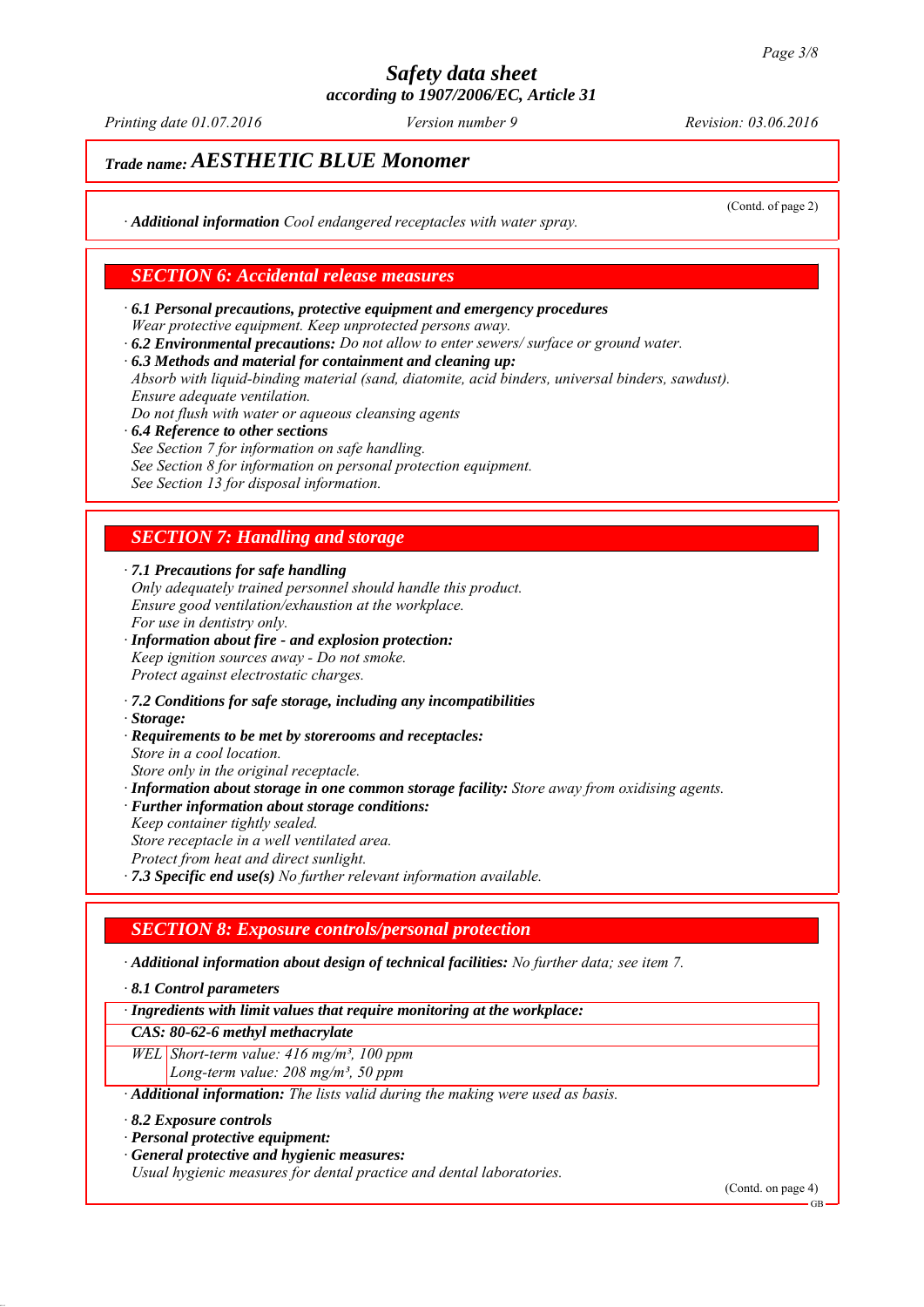*Printing date 01.07.2016 Revision: 03.06.2016 Version number 9*

# *Trade name: AESTHETIC BLUE Monomer*



| $\cdot$ 9.1 Information on basic physical and chemical properties<br><b>General Information</b> |                                                                                                 |
|-------------------------------------------------------------------------------------------------|-------------------------------------------------------------------------------------------------|
| $\cdot$ Appearance:                                                                             |                                                                                                 |
| Form:                                                                                           | Fluid                                                                                           |
| Colour:                                                                                         | Colourless                                                                                      |
| $\cdot$ Odour:                                                                                  | Pungent                                                                                         |
| · Odour threshold:                                                                              | Not determined.                                                                                 |
| $\cdot$ pH-value:                                                                               | Not determined.                                                                                 |
| $\cdot$ Change in condition                                                                     |                                                                                                 |
| <b>Melting point/Melting range:</b>                                                             | -48 °C                                                                                          |
| <b>Boiling point/Boiling range:</b>                                                             | 101 °C                                                                                          |
| $\cdot$ Flash point:                                                                            | $10^{\circ}C$                                                                                   |
| $\cdot$ Ignition temperature:                                                                   | 430 °C                                                                                          |
| $\cdot$ Self-igniting:                                                                          | Product is not selfigniting.                                                                    |
| · Danger of explosion:                                                                          | Product is not explosive. However, formation of explosive air/<br>vapour mixtures are possible. |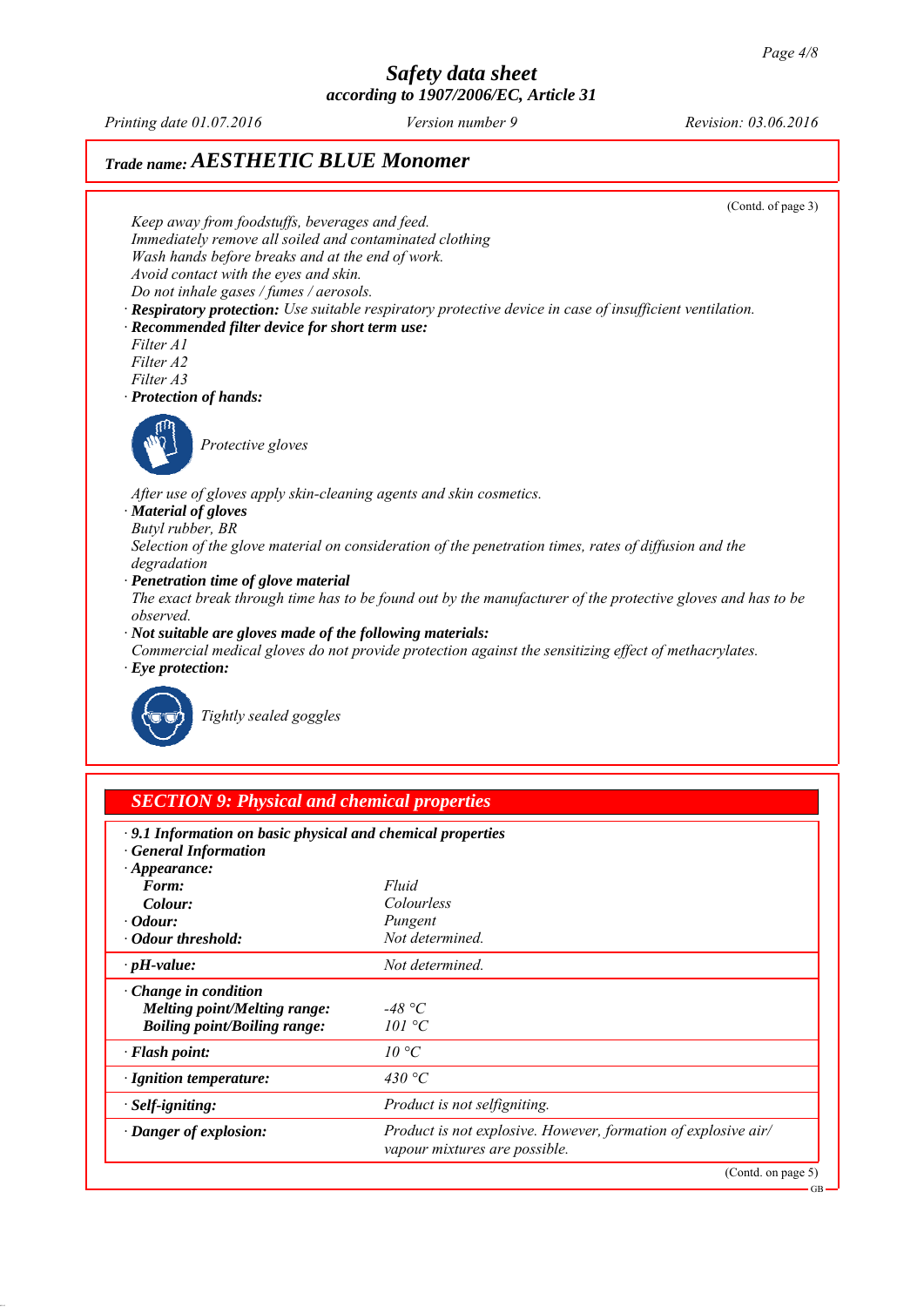*Printing date 01.07.2016 Revision: 03.06.2016 Version number 9*

## *Trade name: AESTHETIC BLUE Monomer*

|                                                            |                                            | (Contd. of page 4) |
|------------------------------------------------------------|--------------------------------------------|--------------------|
| $\cdot$ Explosion limits:                                  |                                            |                    |
| Lower:                                                     | 2.1 Vol $\%$                               |                    |
| <b>Upper:</b>                                              | $12.5$ Vol $\%$                            |                    |
| $\cdot$ Vapour pressure at 20 $\cdot$ C:                   | $47$ hPa                                   |                    |
| $\cdot$ Density at 20 $\cdot$ C:                           | $0.943$ g/cm <sup>3</sup>                  |                    |
| $\cdot$ Relative density                                   | Not determined.                            |                    |
| · Vapour density                                           | Not determined.                            |                    |
| $\cdot$ Evaporation rate                                   | Not determined.                            |                    |
| $\cdot$ Solubility in / Miscibility with                   |                                            |                    |
| water at $20 \degree C$ :                                  | $1.6$ g/l                                  |                    |
| · Partition coefficient (n-octanol/water): Not determined. |                                            |                    |
| $\cdot$ Viscosity:                                         |                                            |                    |
| Dynamic:                                                   | Not determined.                            |                    |
| Kinematic:                                                 | Not determined.                            |                    |
| $\cdot$ 9.2 Other information                              | No further relevant information available. |                    |

#### *SECTION 10: Stability and reactivity*

*∙ 10.1 Reactivity No further relevant information available.*

- *∙ 10.2 Chemical stability Stable under normal handling and storage conditions.*
- *∙ Thermal decomposition / conditions to be avoided: No decomposition if used according to specifications.*
- *∙ 10.3 Possibility of hazardous reactions*

*Forms explosive gas mixture with air.*

*Reacts with strong oxidising agents.*

*Exothermic polymerisation.*

*∙ 10.4 Conditions to avoid No further relevant information available.*

- *∙ 10.5 Incompatible materials: No further relevant information available.*
- *∙ 10.6 Hazardous decomposition products: None under normal conditions of storage and use.*

#### *SECTION 11: Toxicological information*

*∙ 11.1 Information on toxicological effects*

*∙ Acute toxicity Based on available data, the classification criteria are not met.*

#### *∙ LD/LC50 values relevant for classification:*

*CAS: 80-62-6 methyl methacrylate*

*Oral LD50 7872 mg/kg (rat)*

*∙ Skin corrosion/irritation*

*Causes skin irritation.*

*∙ Serious eye damage/irritation Based on available data, the classification criteria are not met.*

*∙ Respiratory or skin sensitisation*

*May cause an allergic skin reaction.*

*∙ Additional toxicological information: No further relevant information available.*

- *∙ Germ cell mutagenicity Based on available data, the classification criteria are not met.*
- *∙ Carcinogenicity Based on available data, the classification criteria are not met.*
- *∙ Reproductive toxicity Based on available data, the classification criteria are not met.*

*∙ STOT-single exposure*

*May cause respiratory irritation.*

*∙ STOT-repeated exposure Based on available data, the classification criteria are not met.*

(Contd. on page 6)

GB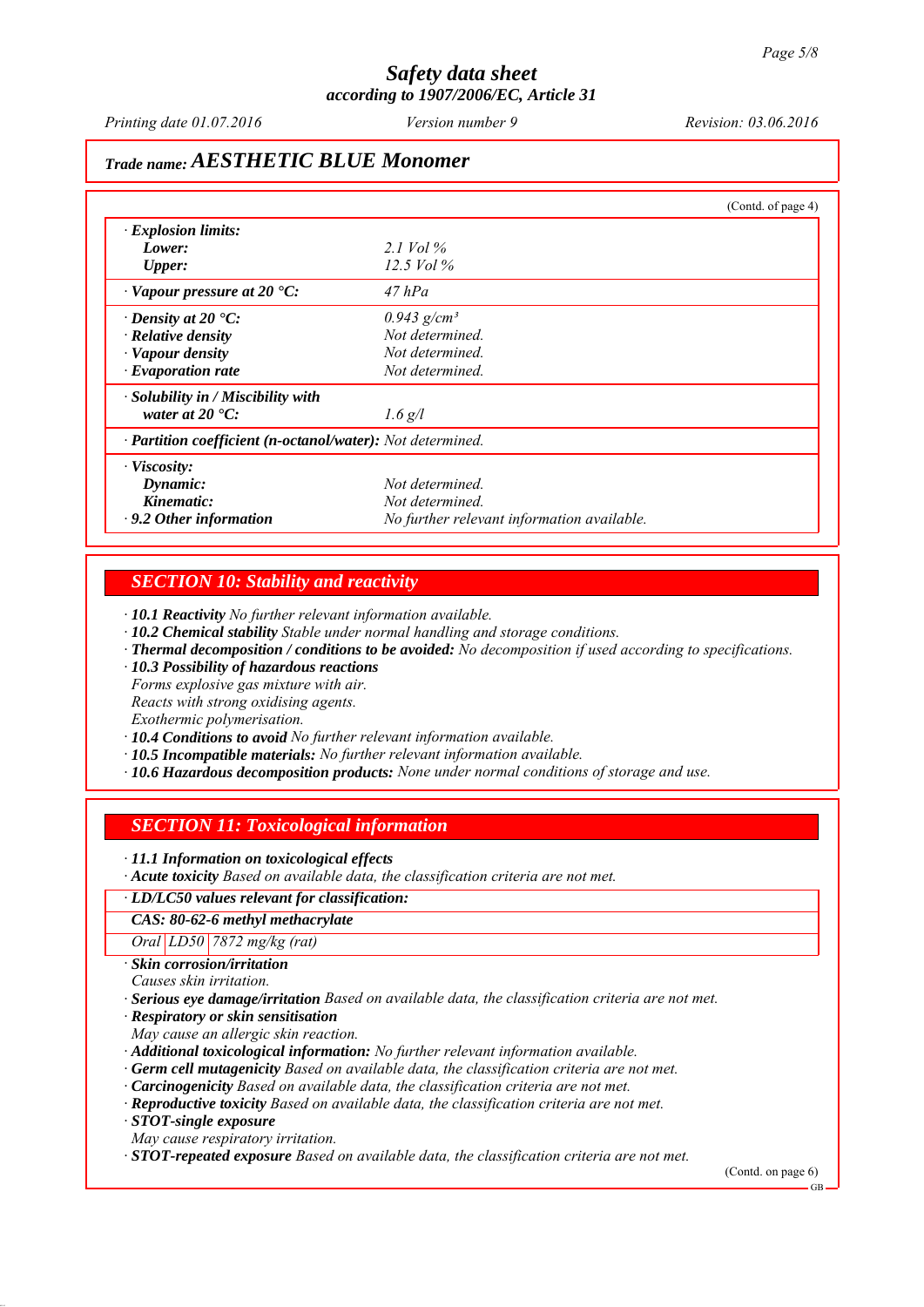*Printing date 01.07.2016 Revision: 03.06.2016 Version number 9*

(Contd. of page 5)

# *Trade name: AESTHETIC BLUE Monomer*

*∙ Aspiration hazard Based on available data, the classification criteria are not met.*

#### *SECTION 12: Ecological information*

*∙ 12.1 Toxicity*

*∙ Aquatic toxicity: No further relevant information available.*

- *∙ 12.2 Persistence and degradability No further relevant information available.*
- *∙ 12.3 Bioaccumulative potential No further relevant information available.*
- *∙ 12.4 Mobility in soil No further relevant information available.*
- *∙ Additional ecological information:*
- *∙ General notes:*

*Water hazard class 1 (German Regulation) (Self-assessment): slightly hazardous for water Do not allow product to reach ground water, water course or sewage system.*

*∙ 12.5 Results of PBT and vPvB assessment*

*∙ PBT: Not applicable.*

*∙ vPvB: Not applicable.*

*∙ 12.6 Other adverse effects No further relevant information available.*

#### *SECTION 13: Disposal considerations*

#### *∙ 13.1 Waste treatment methods*

*∙ Recommendation*

*Must not be disposed together with household garbage. Do not allow product to reach sewage system. Take to an approved landfill or a waste incineration plant, under conditions approved by the local authority.*

*∙ European waste catalogue*

*18 01 06\* chemicals consisting of or containing dangerous substances*

*∙ Uncleaned packaging:*

*∙ Recommendation: Disposal must be made according to official regulations.*

| $\cdot$ 14.1 UN-Number<br>ADR, RID, ADN, IMDG, IATA | <i>UN1247</i>                           |
|-----------------------------------------------------|-----------------------------------------|
| $\cdot$ 14.2 UN proper shipping name                |                                         |
| $-ADR/RID/ADN$                                      | 1247 METHYL METHACRYLATE MONOMER,       |
|                                                     | <i><b>STABILIZED</b></i>                |
| · IMDG, IATA                                        | METHYL METHACRYLATE MONOMER, STABILIZED |
| $\cdot$ 14.3 Transport hazard class(es)             |                                         |
| · ADR/RID/ADN                                       |                                         |
|                                                     |                                         |
| · Class                                             | 3 (F1) Flammable liquids.               |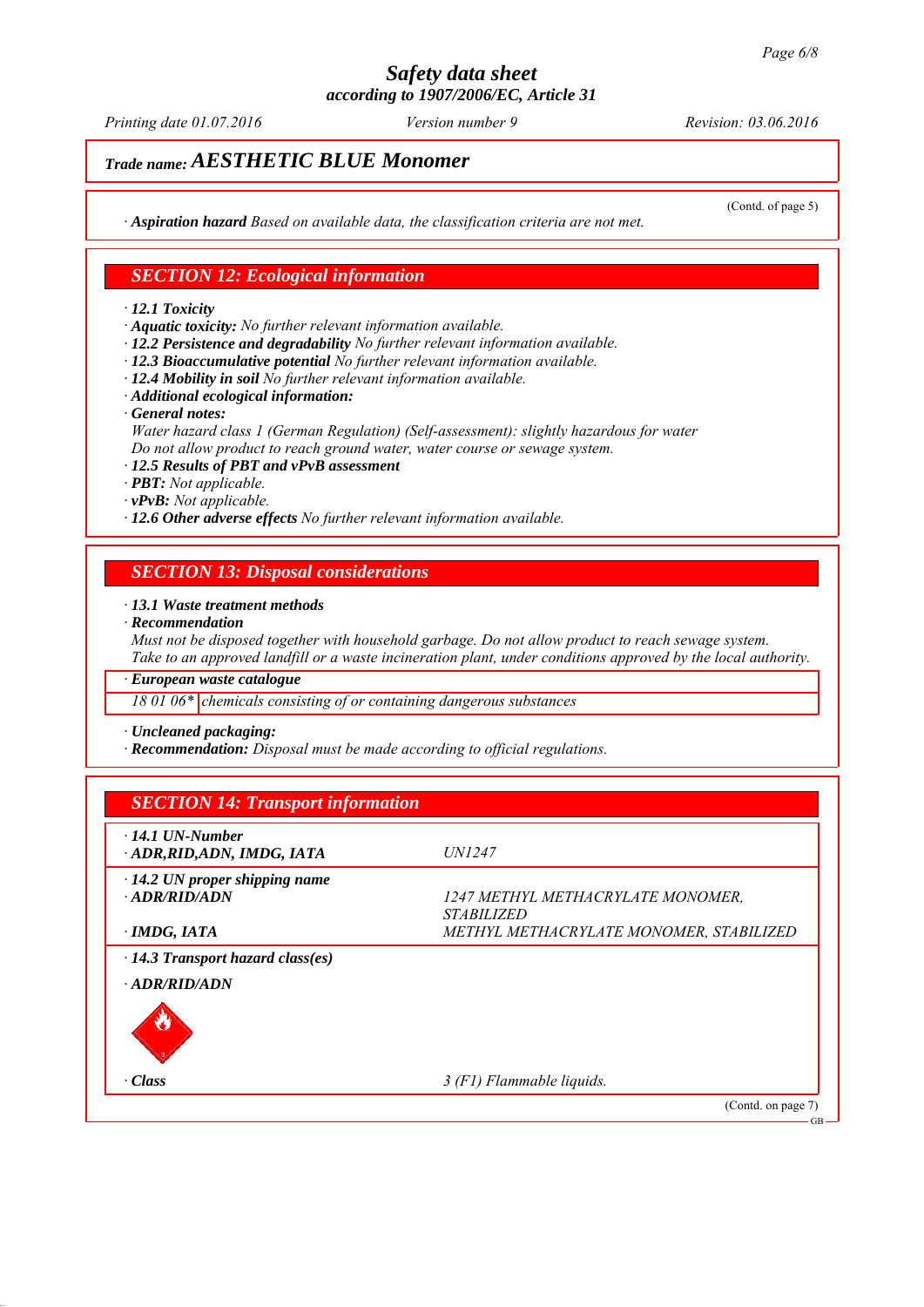*Printing date 01.07.2016 Revision: 03.06.2016 Version number 9*

# *Trade name: AESTHETIC BLUE Monomer* (Contd. of page 6) *∙ Label 3 ∙ IMDG, IATA ∙ Class 3 Flammable liquids. ∙ Label 3 ∙ 14.4 Packing group ∙ ADR,RID,ADN, IMDG, IATA II ∙ 14.5 Environmental hazards: ∙ Marine pollutant: No ∙ 14.6 Special precautions for user Warning: Flammable liquids. ∙ Danger code (Kemler): 339 ∙ EMS Number: F-E,S-D ∙ 14.7 Transport in bulk according to Annex II of Marpol and the IBC Code Not applicable. ∙ Transport/Additional information: ∙ ADR/RID/ADN ∂ Limited quantities (LQ) 1L*<br>*∙ Excepted quantities (EQ) Code E2 ∗ Excepted quantities (EQ) Maximum net quantity per inner packaging: 30 ml Maximum net quantity per outer packaging: 500 ml −* **Transport category 2**<br>*−* **Tunnel restriction code** *D/E ∤ <i>Tunnel restriction code ∙ IMDG ∙ Limited quantities (LQ) 1L ∙ Excepted quantities (EQ) Code: E2 Maximum net quantity per inner packaging: 30 ml Maximum net quantity per outer packaging: 500 ml ∙ UN "Model Regulation": UN1247, METHYL METHACRYLATE MONOMER, STABILIZED, 3, II*

## *SECTION 15: Regulatory information*

*∙ 15.1 Safety, health and environmental regulations/legislation specific for the substance or mixture*

*∙ Directive 2012/18/EU*

*∙ Named dangerous substances - ANNEX I None of the ingredients is listed.*

*∙ Qualifying quantity (tonnes) for the application of lower-tier requirements 5,000 t*

*∙ Qualifying quantity (tonnes) for the application of upper-tier requirements 50,000 t*

*∙ National regulations:*

*∙ Other regulations, limitations and prohibitive regulations*

*The product is a medical device according to the Directive 93/42/EEC.*

*∙ 15.2 Chemical safety assessment: A Chemical Safety Assessment has not been carried out.*

(Contd. on page 8)

GB